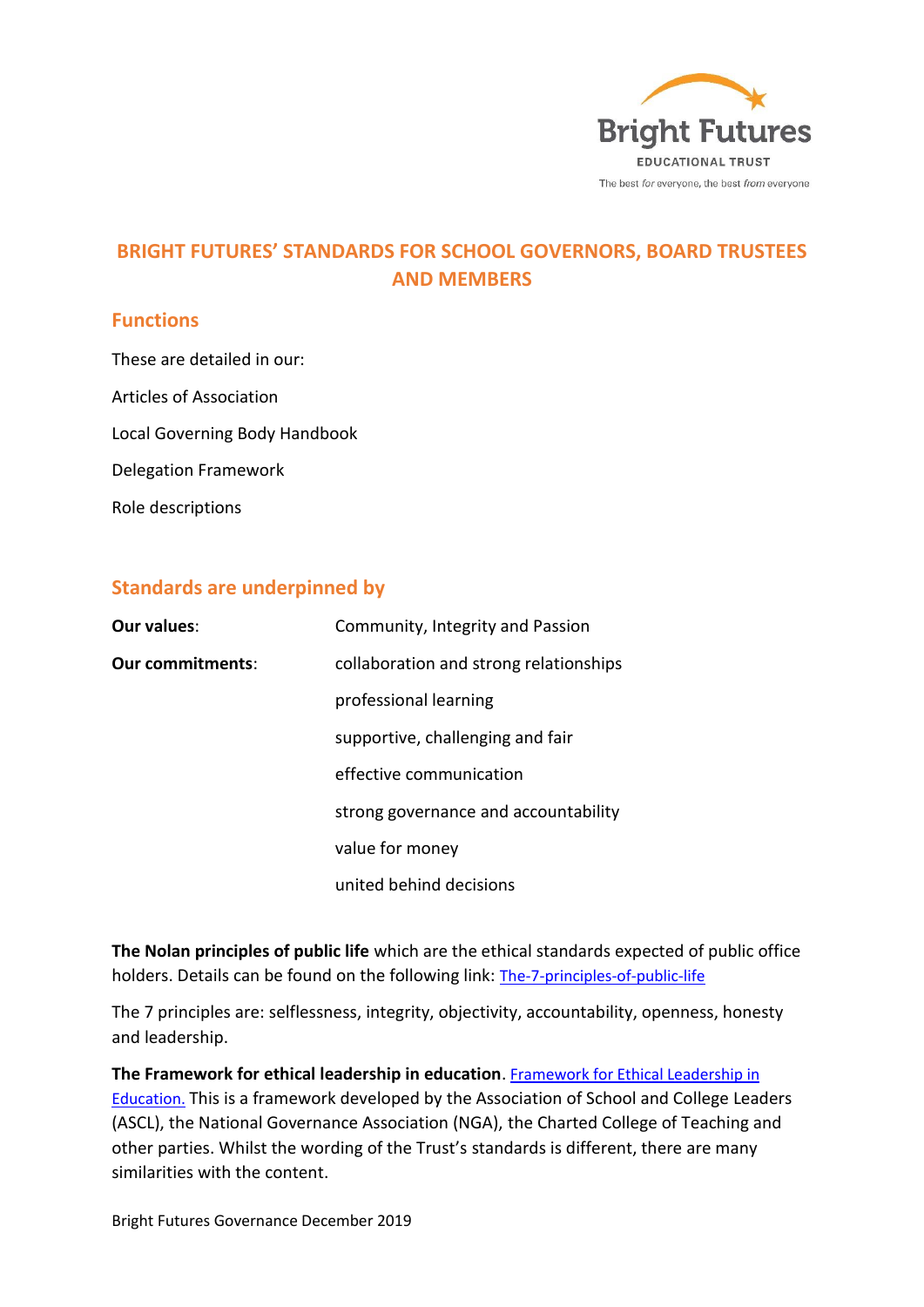

**The below standards provide specific examples or refer to particular areas of trustees'/local governors' work with Bright Futures. All of these are provided within the overarching context of all of the above.**

### **Standards**

#### **Roles and responsibilities**

- Act fairly and without prejudice
- Encourage open governance
- Be aware that all local governing bodies are part of one organisation, Bright Futures Educational Trust and operate within the governance framework of the Trust.
- Consider carefully how our decisions may affect the wider community, including all schools within the Trust
- Be mindful of the responsibility to maintain and develop the vision, values and commitments of the Trust and act as ambassadors of the Trust
- Actively support and challenge leaders
- Accept and respect the difference in roles between, trustees, governors and staff roles; ensuring we work collectively for the benefit of the trust and the school
- Adhere to trust and school policies and procedures and the law
- Only conduct business which is appropriate for the local governing body/board as per the Trusts' delegation framework
- When formally speaking out or writing in our governance role, reflect organisation's agreed policy/decisions, even if this differs from our personal view
- When communicating privately (including social media), be mindful of and strive to uphold the reputation of the trust/school

#### **Commitment**

- by accepting the office, it confirms that trustees/governors acknowledge they will provide time and energy to the role
- accepting a fair share of responsibilities with colleagues
- make every effort to attend all meetings and where this isn't possible explain in advance
- get to know the specific context in which our governance role sits and the trust as a whole
- if involved with the trust or an individual school in a personal capacity (e.g. a parent/carer), maintain the underlying responsibilities as set out in these standards
- undertake all relevant induction, training and development
- accept that in the interests of open governance, full names, date of appointment, terms of office, roles on governance bodies, attendance records, relevant business and pecuniary interests, category of governor/trustee and the body responsible for the appointment will be published on the trust and/or schools' website.
- Accept that in the interests of transparency the above information will be logged on the DfE's national database (trustees only).

Bright Futures Governance December 2019